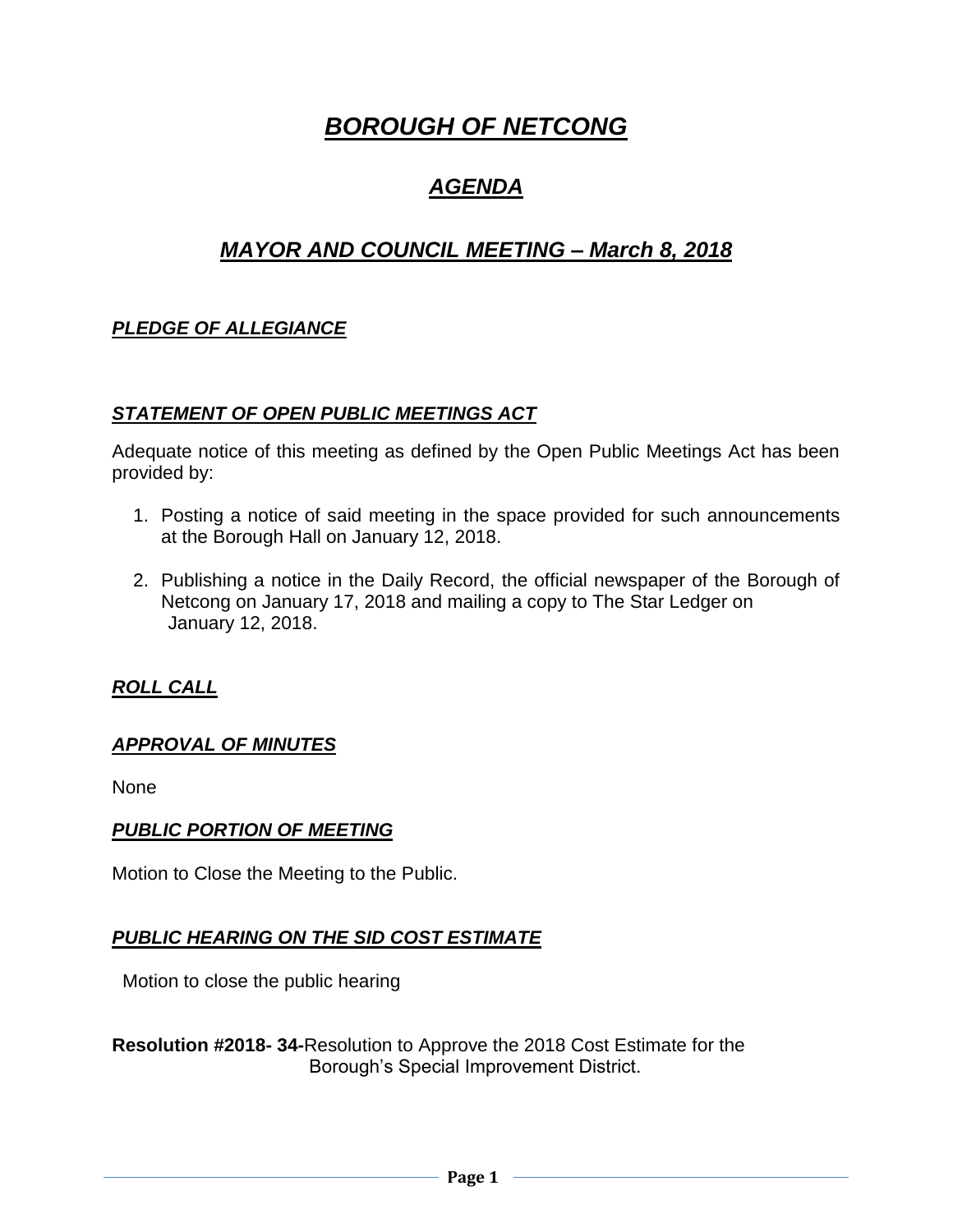## *ORDINANCE ADOPTIONS*

**1. Ordinance 2018-1-** AN ORDINANCE AUTHORIZING THE CHIEF OF POLICE TO EXECUTE AN APPLICATION FOR A CHARITABLE SOLICITATION PERMIT FOR NETCONG VOLUNTEER FIRE COMPANY NO. 1's "COIN DROP" ON MEMORIAL DAY WEEKEND AT THE INTERSECTIONS OF ALLEN STREET AND LEDGEWOOD AVENUE AND MAIN STREET AND ROUTE 46 AND ROUTE 183 IN THE BOROUGH OF NETCONG, COUNTY OF MORRIS, STATE OF NEW JERSEY

Motion to Read Ordinance 2018-1- by Title Only on Second Reading and a Hearing Held Thereon

Motion to Close Public Hearing.

Motion to Adopt Ordinance #2018-1

#### *CORRESPONDENCE*

None

## *BOROUGH ADMINISTRATOR REPORT*

#### *COMMITTEE REPORTS*

| Finance & Insurance:                                                                     | E. Still     | J. Sylvester |
|------------------------------------------------------------------------------------------|--------------|--------------|
| Economic Development:                                                                    | R. Hathaway  | E. Still     |
| <b>Public Safety:</b><br>(Police, Fire, Rescue)                                          | J. Sylvester | E. Koster    |
| Dept. of Public<br>Works & Utilities:                                                    | E. Koster    | R. Hathaway  |
| Recreation:                                                                              | J. Albensi   | T. Laureys   |
| <b>Public Services:</b><br>(Human Services<br>Recycling & Solid<br><b>Waste Disposal</b> | T. Laureys   | J. Albensi   |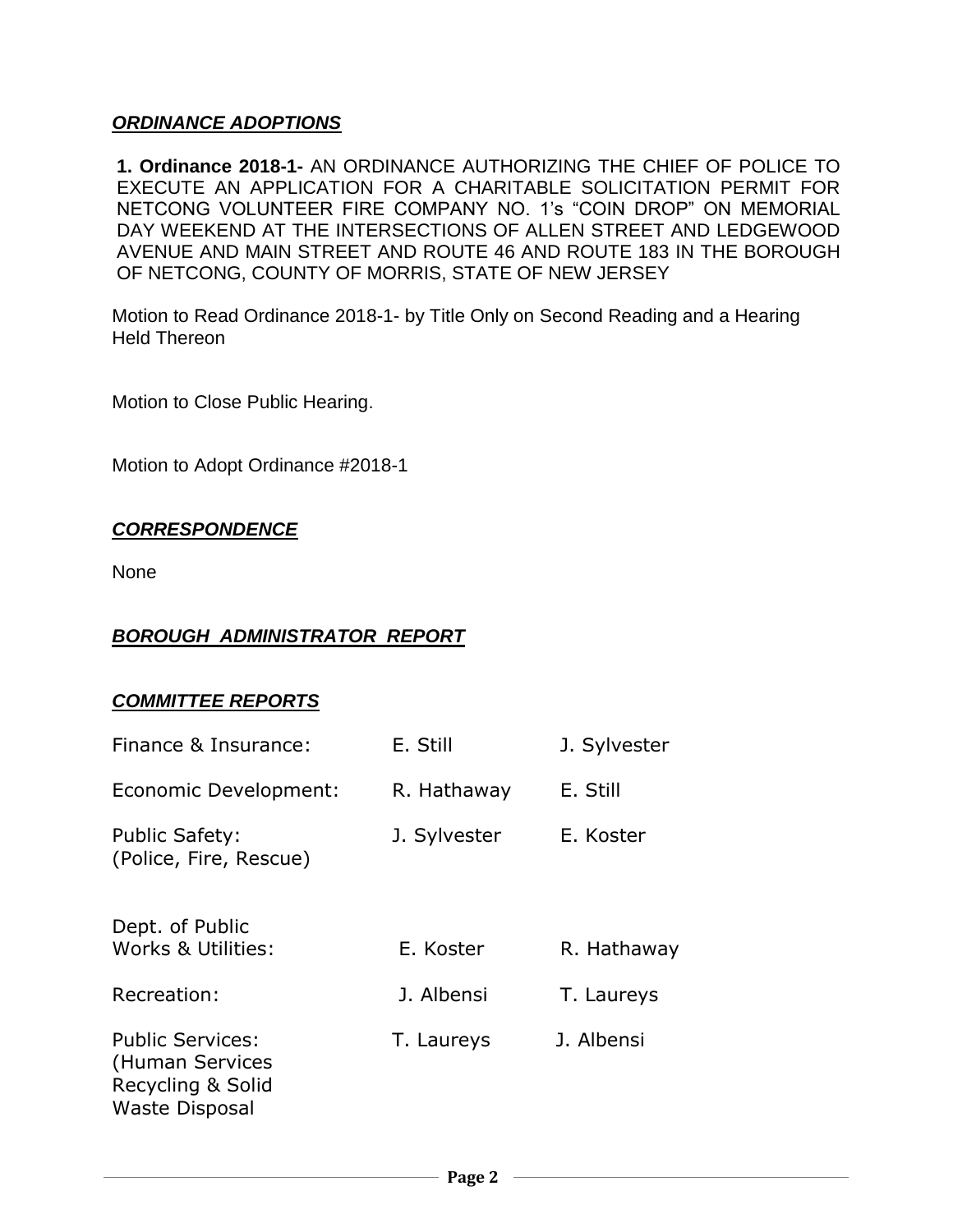## *OLD BUSINESS*

None

#### *NEW BUSINESS*

None

## *PRIVILEGE OF THE FLOOR TO THE COUNCIL*

#### *MAYOR'S COMMENTS*

#### *RESOLUTIONS*

**1. Resolution #2018-35-**To Redeem Tax Sale Certificate 17-00002 assessed to William and Margaret Hamlin, 80 Allen Street

**2. Resolution #2018-36-** Rescinding the Award of a Contract to HRS Drilling Co., Inc. For the Rehabilitation of Well No. 2 in the Township of Mount Olive and Authorizing the Borough Administrator to Solicit Additional Quotations

**3. Resolution #2018-37-** GOVERNING BODY CERTIFICATION OF COMPLIANCE WITH THE UNITED STATES EQUAL EMPLOYMENT OPPORTUNITY COMMISSION'S "Enforcement Guidance on the Consideration of Arrest and Conviction Records in Employment Decisions Under Title VII of the Civil Rights Act of 1964"

**4. Resolution #2018-38-** Approval to Submit a Grant Application and Execute a Grant Contract with the NJ Department of Transportation for the Safe Corridor Project

#### *PROCLAMATIONS*

Non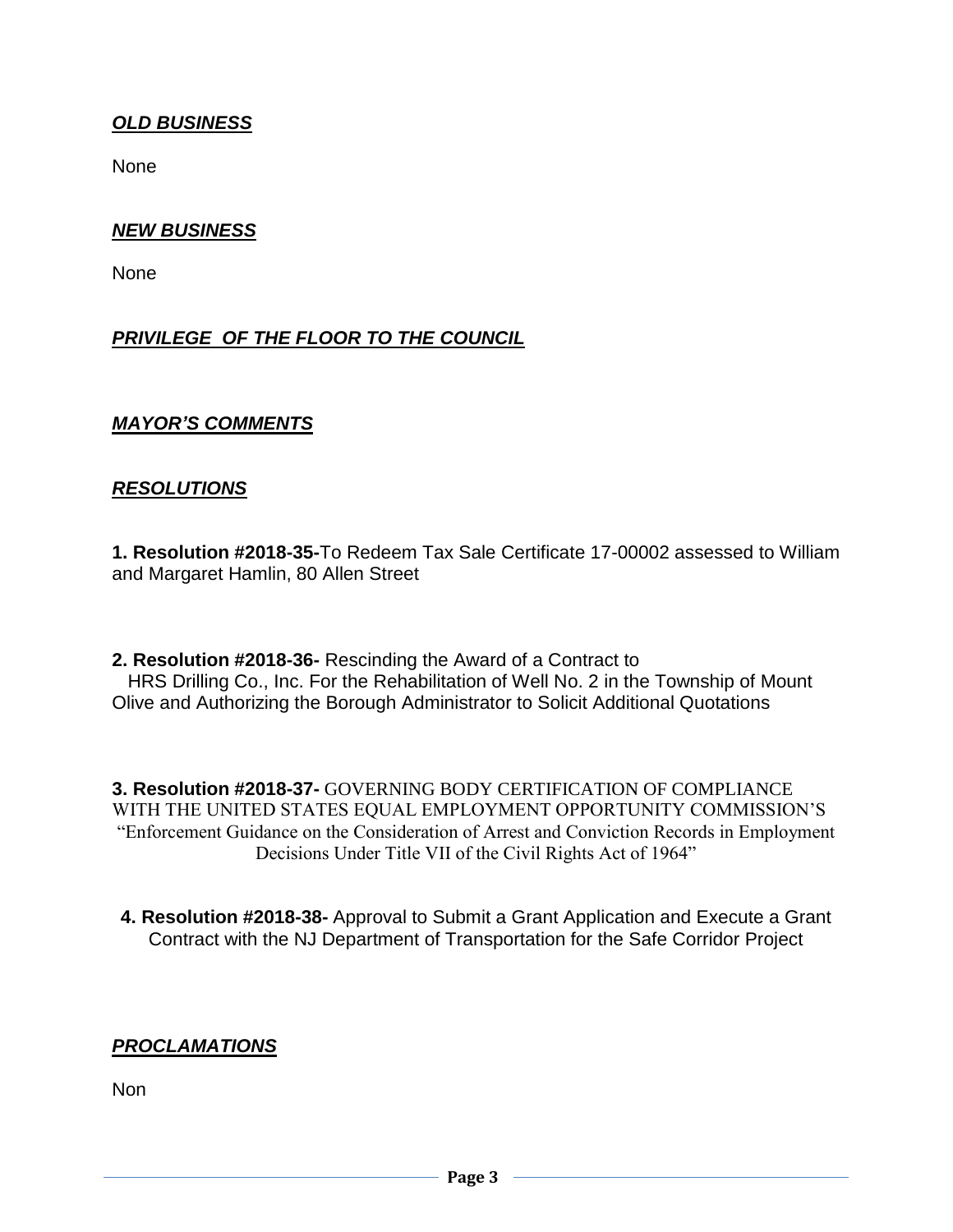## *ORDINANCE INTRODUCTIONS*

**1. Ordinance 2018-2-** AN ORDINANCE AUTHORIZING THE POLICE CHIEF TO EXECUTE AN APPLICATION FOR A CHARITABLE SOLICITATION PERMIT FOR AMERICAN LEGION AMBULANCE CORP OF STANHOPE/NETCONG'S "COIN DROP" ON JUNE 8<sup>TH,</sup> JUNE 9<sup>TH</sup> 2018 AND ON SEPTEMBER 7<sup>TH,</sup> AND SEPTEMBER 8<sup>th,</sup> 2018 AT THE INTERSECTIONS OF ALLEN STREET AND LEDGEWOOD AVENUE AND MAIN STREET AND ROUTE 46 IN THE BOROUGH OF NETCONG, COUNTY OF MORRIS, STATE OF NEW JERSEY

Motion to Introduce Ordinance #2018-2- and Read by Title Only.

Motion to Pass Ordinance #2018-2- on First Reading.

**2. Ordinance 2018-3-** AN ORDINANCE FIXING THE SALARIES OF CERTAIN OFFICERS AND EMPLOYEES OF THE BOROUGH OF NETCONG, IN THE COUNTY OF MORRIS, STATE OF NEW JERSEY

Motion to Introduce Ordinance #2018-3- and Read by Title Only.

Motion to Pass Ordinance #2018-3- on First Reading.

**3. Ordinance 2018-4-** AN ORDINANCE TO AMEND THE REVISED GENERAL ORDINANCES OF THE BOROUGH OF NETCONG BY THE INCLUSION OF A NEW CHAPTER 56 TO BE ENTITLED "PUBLIC WORKS DEPARTMENT"

Motion to Introduce Ordinance #2018-4 and Read by Title Only.

Motion to Pass Ordinance #2018-4 on First Reading.

#### *REPORTS*

Motion to Incorporate All Reports into the Minutes